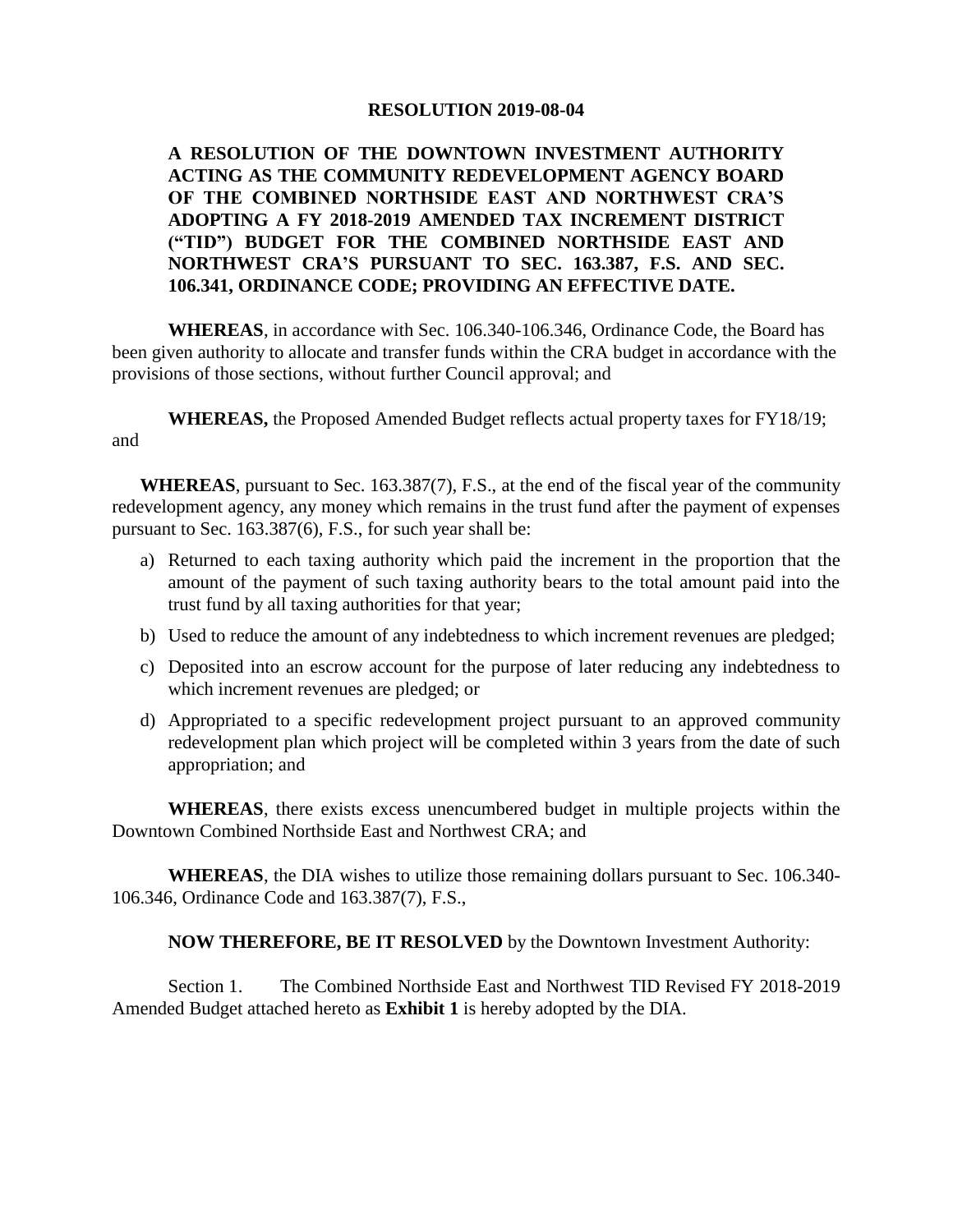### RESOLUTION 2019-08-04 PAGE 2 OF 2

Section 2. The Board hereby recognizes and adopts the following budgetary increases and decreases for FY 18/19:

Revenue:

Decrease in Ad Valorem Tax revenue of \$18,201.00

Expenses:

Decrease in Kraft Food / Maxwell House REV Grant by \$95,000 to zero Decrease in the Hallmark / 220 Riverside REV Grant by \$18,180 to \$341,820 Increase in the Pope & Land Brookly REV Grant by \$43,949 to a revised budget of \$368,949 Decrease in the Community Revitalization Program by \$5,000 to zero Increase in the Retail Enhancement Program grant budget of \$56,030

Section 3. Pursuant to Sec. 106.344, Ordinance Code, the staff of DIA is hereby directed to prepare and file a CRA Budget Transfer Form effectuating the aforementioned budget amendments.

Section 4. Requesting a carryforward of any unspent amounts into Fiscal Year 2019-2020.

Section 5. This Resolution shall become effective on the date it is signed by the Chair of the DIA Board.

\_\_\_\_\_\_\_\_\_\_\_\_\_\_\_\_\_\_\_\_\_\_

# WITNESS: **DOWNTOWN INVESTMENT AUTHORITY**

Jim Bailey, Chairman Date

VOTE: In Favor: \_\_\_\_ Opposed: \_\_\_\_ Abstained: \_\_\_\_\_